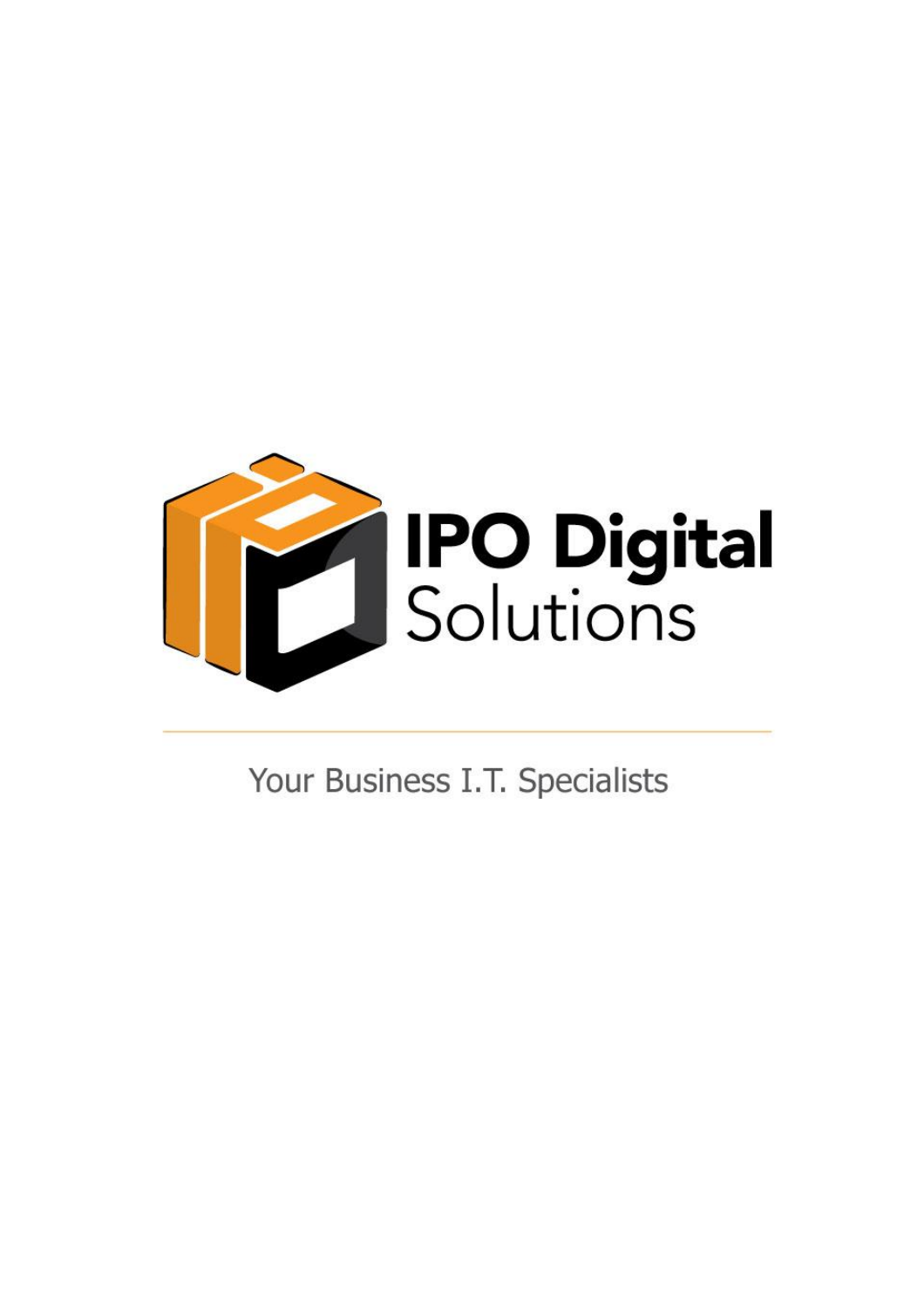

# **IPO Digital Solutions Pty Ltd Credit Reporting Policy (Australia)**

# **About this Policy**

This Credit Reporting Policy explains how we manage your credit information in connection with products and services we provide. Our handling of credit information is regulated by the *Privacy Act 1988* (Cth) (Privacy Act), and the Privacy (Credit Reporting) Code.

## **What is credit information?**

Credit information is personal information that has a bearing on credit that has been provided to you or that you have applied for. It relates primarily to your credit related dealings with us and covers the various types of information that can be collected by third parties that report on credit worthiness.

Credit information includes:

- Identification information.
- Information about your credit account.
- Details about information requests we make about you to credit reporting bodies.
- Credit worthiness information from data we receive from credit reporting bodies.
- Information about overdue payments, credit infringements and information about payments or subsequent arrangements in relation to either of these.
- Publicly available information like bankruptcy and credit-related court judgements.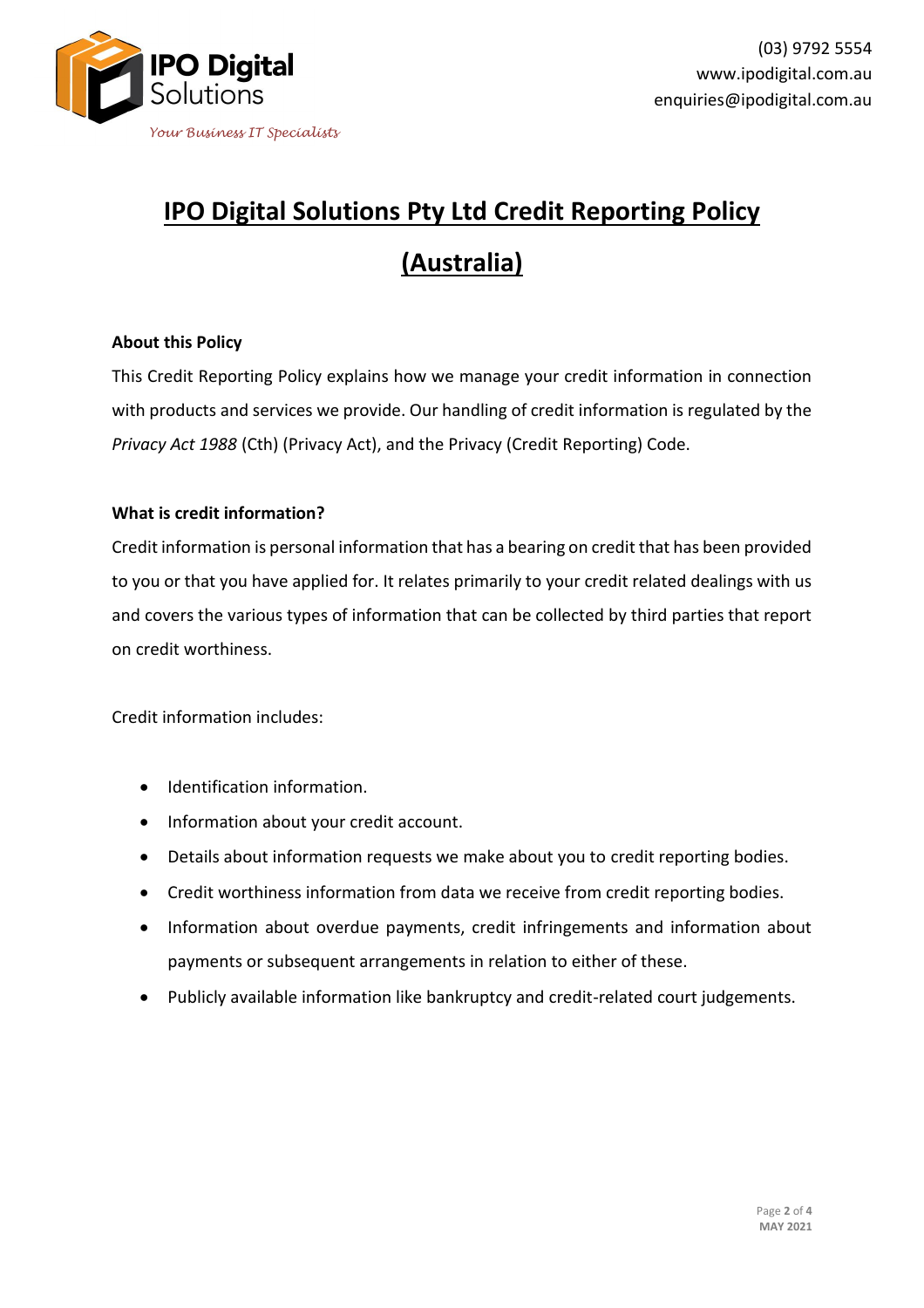

### **Why we hold, use and disclose credit information**

The main reason we collect, use, hold or disclose credit information is to provide you with products and services. Our use and disclosure of credit information is regulated by the Privacy Act and Credit Reporting Privacy Code. We will only use or disclose such information for purposes permitted by these laws. This includes:

- Checking whether you are eligible for the product or services;
- Processing credit-related applications and managing credit we provide;
- Providing and managing the product or services;
- Assisting you to avoid defaults;
- Collecting amounts you may owe us in relation to such credit;
- Assigning our debts;
- Participating in the credit reporting system and
- As required or authorized by another law including any regulatory requirements to prevent fraud, crime or other activity.

We may also use and disclose your credit information for other purposes and in other circumstances as described in our Privacy Policy when permitted to do so by the Privacy Act.

# **How we hold credit information**

Much of the credit information that we hold will be stored electronically by us on a secure network. Some information we hold about you will be stored in paper files for example in reports prepared by credit related bodies. We use a range of physical and electronic security measures to protect the security of the credit information we hold.